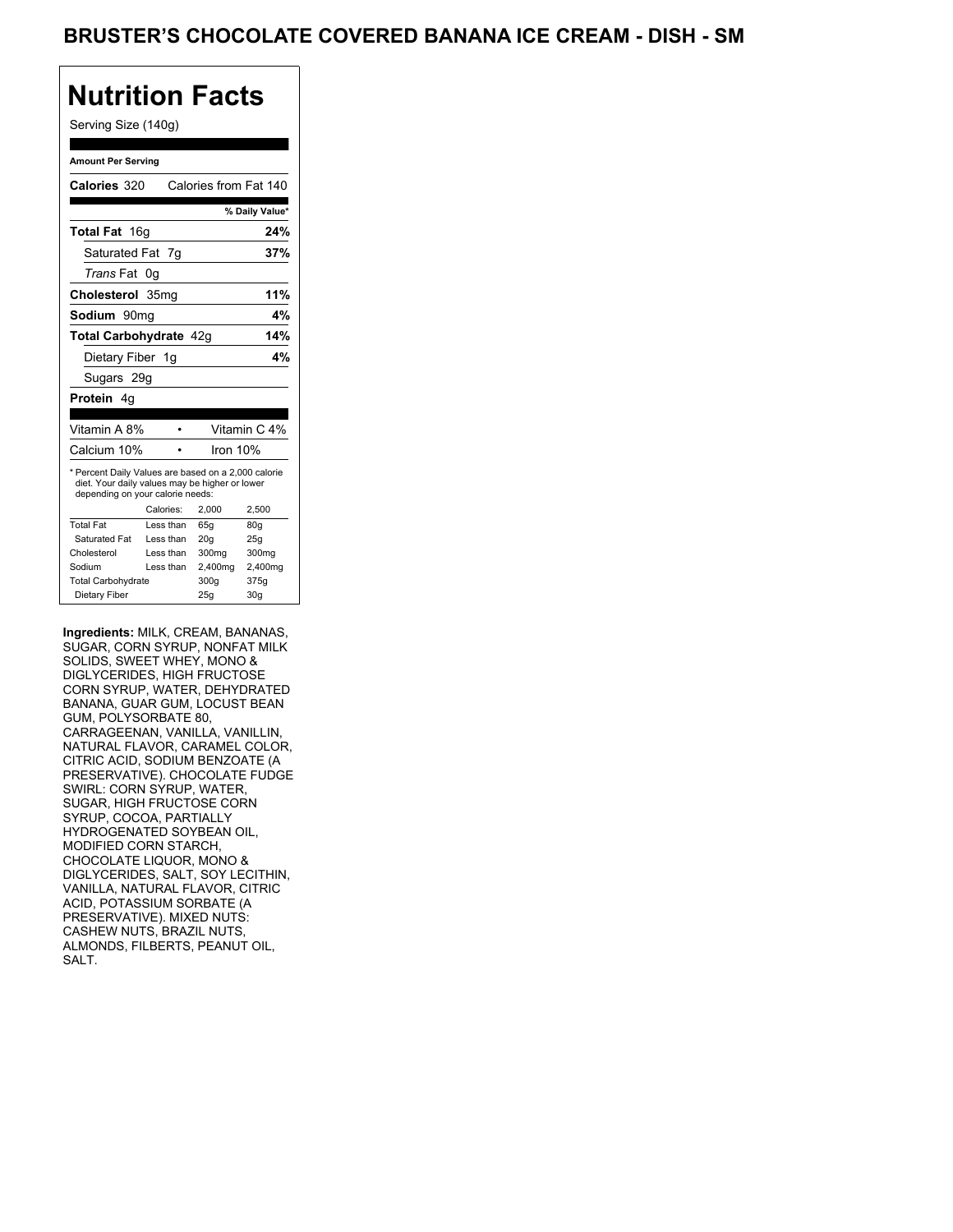### BRUSTER'S CHOCOLATE COVERED BANANA ICE CREAM - DISH - REG

## Nutrition Facts

### Serving Size (210g)

| Amount Per Serving                                                                                                                        |                  |           |                       |                 |  |
|-------------------------------------------------------------------------------------------------------------------------------------------|------------------|-----------|-----------------------|-----------------|--|
| Calories 490                                                                                                                              |                  |           | Calories from Fat 210 |                 |  |
|                                                                                                                                           |                  |           |                       | % Daily Value*  |  |
| Total Fat 23g                                                                                                                             |                  |           |                       | 36%             |  |
| Saturated Fat 11g                                                                                                                         |                  |           |                       | 56%             |  |
| Trans Fat                                                                                                                                 | 0g               |           |                       |                 |  |
| Cholesterol                                                                                                                               | 50 <sub>mq</sub> |           |                       | 17%             |  |
| Sodium 140mg                                                                                                                              |                  |           |                       | 6%              |  |
| Total Carbohydrate 62g                                                                                                                    |                  |           |                       | 21%             |  |
| Dietary Fiber 2q                                                                                                                          |                  |           |                       | 7%              |  |
| Sugars 44g                                                                                                                                |                  |           |                       |                 |  |
| Protein 7q                                                                                                                                |                  |           |                       |                 |  |
|                                                                                                                                           |                  |           |                       |                 |  |
| Vitamin A 10%                                                                                                                             |                  |           |                       | Vitamin C 6%    |  |
| Calcium 15%                                                                                                                               |                  |           | Iron $15%$            |                 |  |
| * Percent Daily Values are based on a 2,000 calorie<br>diet. Your daily values may be higher or lower<br>depending on your calorie needs: |                  |           |                       |                 |  |
|                                                                                                                                           | Calories:        |           | 2.000                 | 2,500           |  |
| <b>Total Fat</b>                                                                                                                          |                  | Less than | 65q                   | 80q             |  |
| Saturated Fat                                                                                                                             |                  | Less than | 20q                   | 25g             |  |
| Cholesterol                                                                                                                               |                  | Less than | 300mg                 | 300mg           |  |
| Sodium                                                                                                                                    |                  | Less than | 2,400mg               | 2,400mg         |  |
| <b>Total Carbohydrate</b>                                                                                                                 |                  |           | 300a                  | 375g            |  |
| Dietary Fiber                                                                                                                             |                  |           | 25g                   | 30 <sub>g</sub> |  |

Ingredients: MILK, CREAM, BANANAS, SUGAR, CORN SYRUP, NONFAT MILK SOLIDS, SWEET WHEY, MONO & DIGLYCERIDES, HIGH FRUCTOSE CORN SYRUP, WATER, DEHYDRATED BANANA, GUAR GUM, LOCUST BEAN GUM, POLYSORBATE 80, CARRAGEENAN, VANILLA, VANILLIN, NATURAL FLAVOR, CARAMEL COLOR, CITRIC ACID, SODIUM BENZOATE (A PRESERVATIVE). CHOCOLATE FUDGE SWIRL: CORN SYRUP, WATER, SUGAR, HIGH FRUCTOSE CORN SYRUP, COCOA, PARTIALLY HYDROGENATED SOYBEAN OIL, MODIFIED CORN STARCH, CHOCOLATE LIQUOR, MONO & DIGLYCERIDES, SALT, SOY LECITHIN, VANILLA, NATURAL FLAVOR, CITRIC ACID, POTASSIUM SORBATE (A PRESERVATIVE). MIXED NUTS: CASHEW NUTS, BRAZIL NUTS, ALMONDS, FILBERTS, PEANUT OIL, SALT.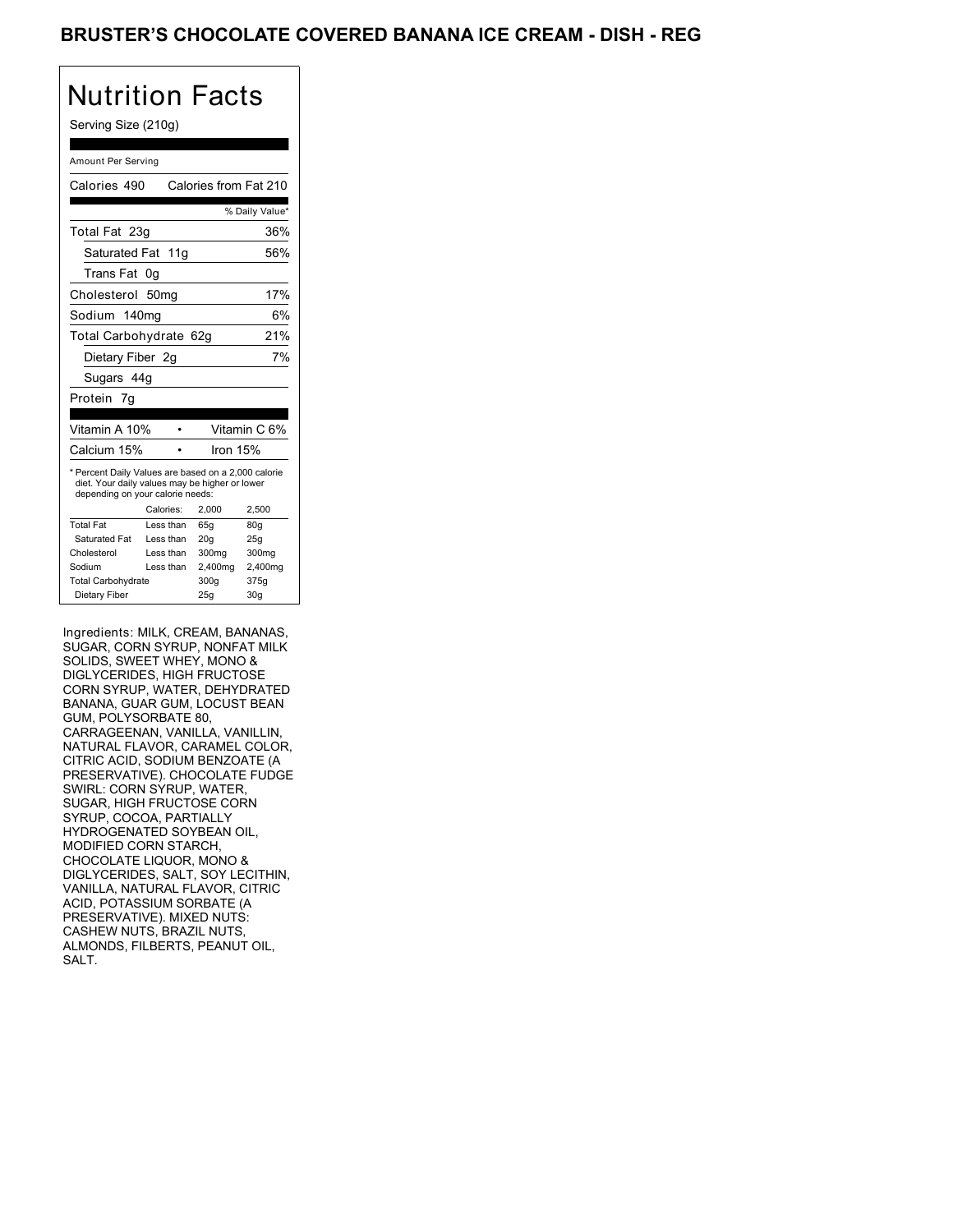### BRUSTER'S CHOCOLATE COVERED BANANA ICE CREAM - DISH - LG

# Nutrition Facts

### Serving Size (280g)

| Amount Per Serving                                                                                                                        |           |                       |                 |  |  |
|-------------------------------------------------------------------------------------------------------------------------------------------|-----------|-----------------------|-----------------|--|--|
| Calories 650                                                                                                                              |           | Calories from Fat 280 |                 |  |  |
|                                                                                                                                           |           |                       | % Daily Value*  |  |  |
| Total Fat 31q                                                                                                                             |           |                       | 48%             |  |  |
| Saturated Fat 15g                                                                                                                         |           |                       | 75%             |  |  |
| Trans Fat                                                                                                                                 | 0.5g      |                       |                 |  |  |
| Cholesterol                                                                                                                               | 65mg      |                       | 22%             |  |  |
| Sodium 180mg                                                                                                                              |           |                       | 8%              |  |  |
| Total Carbohydrate 83g                                                                                                                    |           |                       | 28%             |  |  |
| Dietary Fiber 2g                                                                                                                          |           |                       | 9%              |  |  |
| Sugars 58g                                                                                                                                |           |                       |                 |  |  |
| Protein<br>9g                                                                                                                             |           |                       |                 |  |  |
|                                                                                                                                           |           |                       |                 |  |  |
| Vitamin A 15%                                                                                                                             |           |                       | Vitamin C 8%    |  |  |
| Calcium 20%                                                                                                                               |           |                       | Iron 20%        |  |  |
| * Percent Daily Values are based on a 2,000 calorie<br>diet. Your daily values may be higher or lower<br>depending on your calorie needs: |           |                       |                 |  |  |
|                                                                                                                                           | Calories: | 2,000                 | 2,500           |  |  |
| <b>Total Fat</b>                                                                                                                          | Less than | 65q                   | 80q             |  |  |
| Saturated Fat                                                                                                                             | Less than | 20q                   | 25g             |  |  |
| Cholesterol                                                                                                                               | Less than | 300mg                 | 300mg           |  |  |
| Sodium                                                                                                                                    | Less than | 2,400mg               | 2,400mg         |  |  |
| <b>Total Carbohydrate</b>                                                                                                                 |           | 300a                  | 375a            |  |  |
| Dietary Fiber                                                                                                                             |           | 25g                   | 30 <sub>g</sub> |  |  |

Ingredients: MILK, CREAM, BANANAS, SUGAR, CORN SYRUP, NONFAT MILK SOLIDS, SWEET WHEY, MONO & DIGLYCERIDES, HIGH FRUCTOSE CORN SYRUP, WATER, DEHYDRATED BANANA, GUAR GUM, LOCUST BEAN GUM, POLYSORBATE 80, CARRAGEENAN, VANILLA, VANILLIN, NATURAL FLAVOR, CARAMEL COLOR, CITRIC ACID, SODIUM BENZOATE (A PRESERVATIVE). CHOCOLATE FUDGE SWIRL: CORN SYRUP, WATER, SUGAR, HIGH FRUCTOSE CORN SYRUP, COCOA, PARTIALLY HYDROGENATED SOYBEAN OIL, MODIFIED CORN STARCH, CHOCOLATE LIQUOR, MONO & DIGLYCERIDES, SALT, SOY LECITHIN, VANILLA, NATURAL FLAVOR, CITRIC ACID, POTASSIUM SORBATE (A PRESERVATIVE). MIXED NUTS: CASHEW NUTS, BRAZIL NUTS, ALMONDS, FILBERTS, PEANUT OIL, SALT.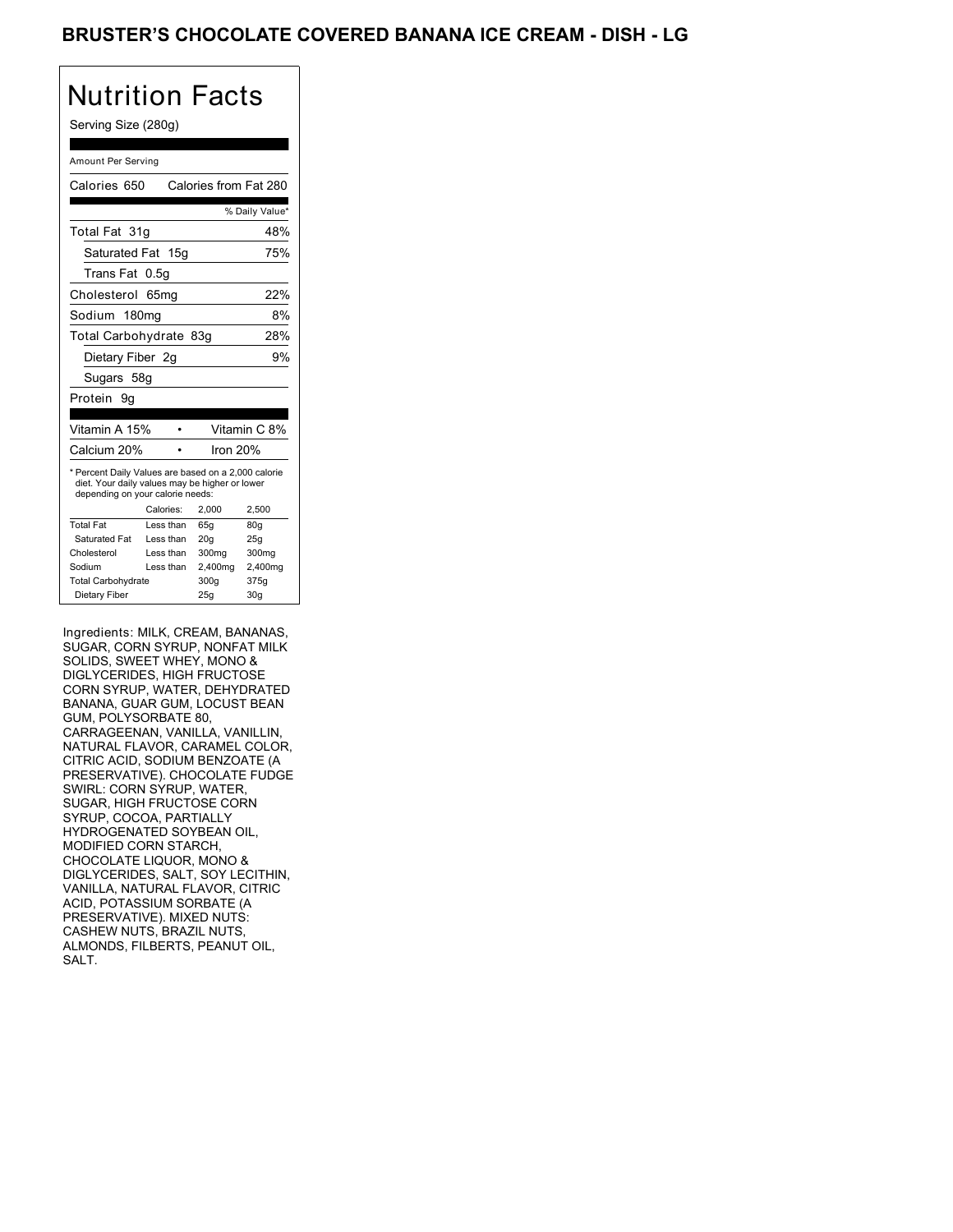Serving Size (153g) Servings Per Container 1

#### Amount Per Serving

| Calories 380                                                                                                                              |           | Calories from Fat 140 |                 |
|-------------------------------------------------------------------------------------------------------------------------------------------|-----------|-----------------------|-----------------|
|                                                                                                                                           |           |                       | % Daily Value*  |
| Total Fat 16g                                                                                                                             |           |                       | 24%             |
| Saturated Fat 7g                                                                                                                          |           |                       | 37%             |
| Trans Fat                                                                                                                                 | 0g        |                       |                 |
| Cholesterol 35mg                                                                                                                          |           |                       | 11%             |
| Sodium 110mg                                                                                                                              |           |                       | 5%              |
| Total Carbohydrate 54g                                                                                                                    |           |                       | 18%             |
| Dietary Fiber 1g                                                                                                                          |           |                       | 4%              |
| Sugars 32g                                                                                                                                |           |                       |                 |
| Protein 5q                                                                                                                                |           |                       |                 |
|                                                                                                                                           |           |                       |                 |
| Vitamin A 8%                                                                                                                              |           |                       | Vitamin C 4%    |
| Calcium 15%                                                                                                                               |           | Iron $10%$            |                 |
| * Percent Daily Values are based on a 2,000 calorie<br>diet. Your daily values may be higher or lower<br>depending on your calorie needs: |           |                       |                 |
|                                                                                                                                           | Calories: | 2.000                 | 2.500           |
| <b>Total Fat</b>                                                                                                                          | Less than | 65q                   | 80q             |
| Saturated Fat                                                                                                                             | Less than | 20q                   | 25q             |
| Cholesterol                                                                                                                               | Less than | 300mg                 | 300mg           |
| Sodium                                                                                                                                    | Less than | 2,400mg               | 2,400mg         |
| <b>Total Carbohydrate</b>                                                                                                                 |           | 300g                  | 375g            |
| Dietary Fiber                                                                                                                             |           | 25q                   | 30 <sub>g</sub> |

Ingredients: MILK, CREAM, BANANAS, SUGAR, CORN SYRUP, NONFAT MILK SOLIDS, SWEET WHEY, MONO & DIGLYCERIDES, HIGH FRUCTOSE CORN SYRUP, WATER, DEHYDRATED BANANA, GUAR GUM, LOCUST BEAN GUM, POLYSORBATE 80, CARRAGEENAN, VANILLA, VANILLIN, NATURAL FLAVOR, CARAMEL COLOR, CITRIC ACID, SODIUM BENZOATE (A PRESERVATIVE). CHOCOLATE FUDGE SWIRL: CORN SYRUP, WATER, SUGAR, HIGH FRUCTOSE CORN SYRUP, COCOA, PARTIALLY HYDROGENATED SOYBEAN OIL, MODIFIED CORN STARCH, CHOCOLATE LIQUOR, MONO & DIGLYCERIDES, SALT, SOY LECITHIN, VANILLA, NATURAL FLAVOR, CITRIC ACID, POTASSIUM SORBATE (A PRESERVATIVE). MIXED NUTS: CASHEW NUTS, BRAZIL NUTS, ALMONDS, FILBERTS, PEANUT OIL, SALT. SUGAR CONE: ENRICHED WHEAT FLOUR (ENRICHED WITH NIACIN, REDUCED IRON, THIAMIN MONONITRATE, RIBOFLAVIN, FOLIC ACID), TAPIOCA FLOUR, SUGAR, VEGETABLE SHORTENING (SOYBEAN AND/OR CANOLA OIL, MODIFIED PALM OIL, SOY LECITHIN, AND/OR PARTIALLY HYDROGENATED SOYBEAN OIL), OAT FIBER AND/OR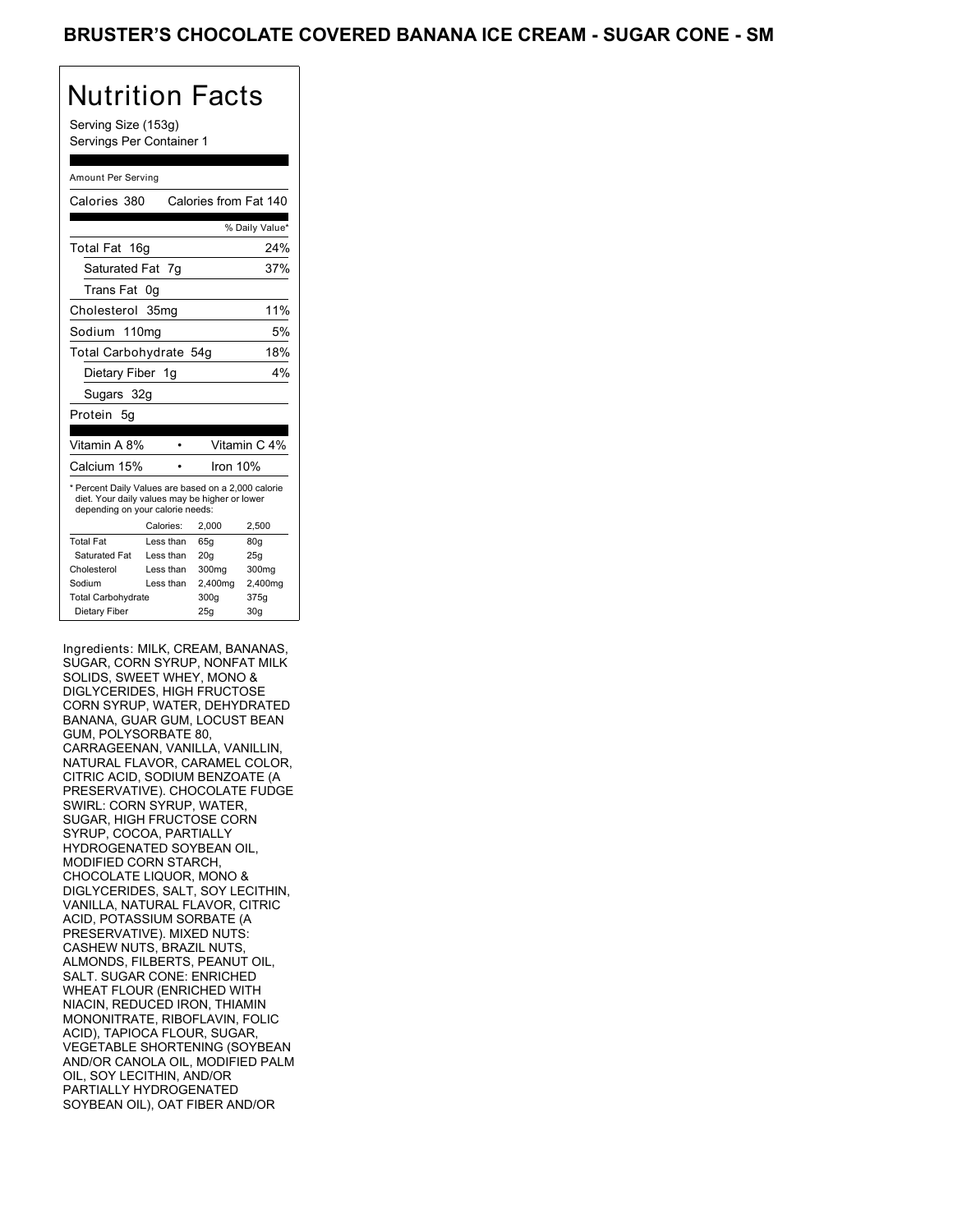Serving Size (223g) Servings Per Container 1

#### Amount Per Serving

| Calories 540                                                                                                                              |           | Calories from Fat 210 |                 |  |
|-------------------------------------------------------------------------------------------------------------------------------------------|-----------|-----------------------|-----------------|--|
|                                                                                                                                           |           |                       | % Daily Value*  |  |
| Total Fat 24g                                                                                                                             |           |                       | 36%             |  |
| Saturated Fat 11g                                                                                                                         |           |                       | 56%             |  |
| Trans Fat                                                                                                                                 | 0g        |                       |                 |  |
| Cholesterol 50mg                                                                                                                          |           |                       | 17%             |  |
| Sodium 160mg                                                                                                                              |           |                       | 7%              |  |
| Total Carbohydrate 74g                                                                                                                    |           |                       | 25%             |  |
| Dietary Fiber 2q                                                                                                                          |           |                       | 7%              |  |
| Sugars 47g                                                                                                                                |           |                       |                 |  |
| Protein 7g                                                                                                                                |           |                       |                 |  |
|                                                                                                                                           |           |                       |                 |  |
| Vitamin A 10%                                                                                                                             |           |                       | Vitamin C 6%    |  |
| Calcium 20%                                                                                                                               |           | Iron $15%$            |                 |  |
| * Percent Daily Values are based on a 2,000 calorie<br>diet. Your daily values may be higher or lower<br>depending on your calorie needs: |           |                       |                 |  |
|                                                                                                                                           | Calories: | 2.000                 | 2,500           |  |
| <b>Total Fat</b>                                                                                                                          | Less than | 65q                   | 80q             |  |
| Saturated Fat                                                                                                                             | Less than | 20q                   | 25q             |  |
| Cholesterol                                                                                                                               | Less than | 300mg                 | 300mg           |  |
| Sodium                                                                                                                                    | Less than | 2,400mg               | 2,400mg         |  |
| <b>Total Carbohydrate</b>                                                                                                                 |           | 300q                  | 375g            |  |
| Dietary Fiber                                                                                                                             |           | 25q                   | 30 <sub>g</sub> |  |

Ingredients: MILK, CREAM, BANANAS, SUGAR, CORN SYRUP, NONFAT MILK SOLIDS, SWEET WHEY, MONO & DIGLYCERIDES, HIGH FRUCTOSE CORN SYRUP, WATER, DEHYDRATED BANANA, GUAR GUM, LOCUST BEAN GUM, POLYSORBATE 80, CARRAGEENAN, VANILLA, VANILLIN, NATURAL FLAVOR, CARAMEL COLOR, CITRIC ACID, SODIUM BENZOATE (A PRESERVATIVE). CHOCOLATE FUDGE SWIRL: CORN SYRUP, WATER, SUGAR, HIGH FRUCTOSE CORN SYRUP, COCOA, PARTIALLY HYDROGENATED SOYBEAN OIL, MODIFIED CORN STARCH, CHOCOLATE LIQUOR, MONO & DIGLYCERIDES, SALT, SOY LECITHIN, VANILLA, NATURAL FLAVOR, CITRIC ACID, POTASSIUM SORBATE (A PRESERVATIVE). MIXED NUTS: CASHEW NUTS, BRAZIL NUTS, ALMONDS, FILBERTS, PEANUT OIL, SALT. SUGAR CONE: ENRICHED WHEAT FLOUR (ENRICHED WITH NIACIN, REDUCED IRON, THIAMIN MONONITRATE, RIBOFLAVIN, FOLIC ACID), TAPIOCA FLOUR, SUGAR, VEGETABLE SHORTENING (SOYBEAN AND/OR CANOLA OIL, MODIFIED PALM OIL, SOY LECITHIN, AND/OR PARTIALLY HYDROGENATED SOYBEAN OIL), OAT FIBER AND/OR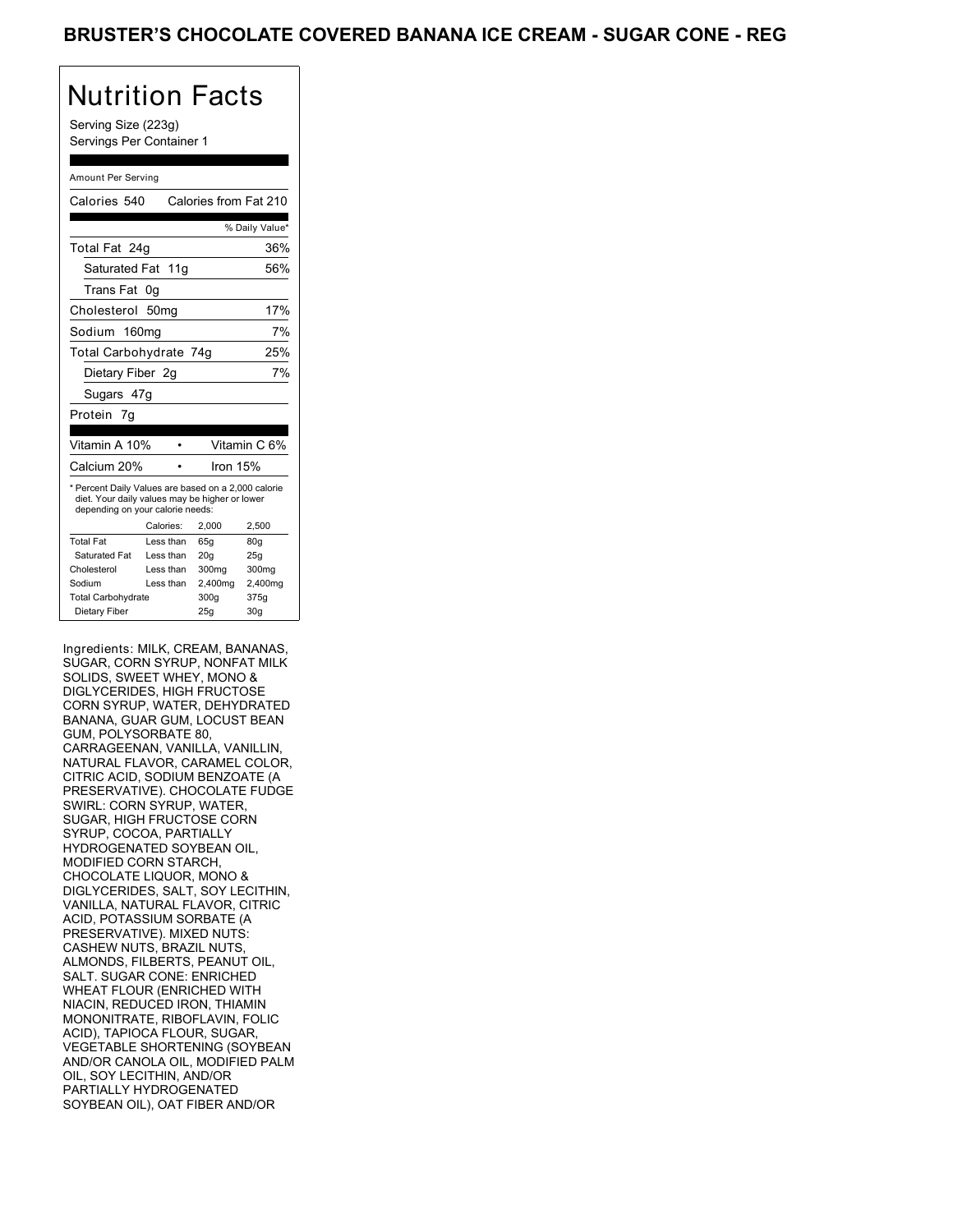Serving Size (293g) Servings Per Container 1

#### Amount Per Serving

| Calories 700                                                                                                                              |           | Calories from Fat 280 |                 |  |
|-------------------------------------------------------------------------------------------------------------------------------------------|-----------|-----------------------|-----------------|--|
|                                                                                                                                           |           |                       | % Daily Value*  |  |
| Total Fat 31g                                                                                                                             |           |                       | 48%             |  |
| Saturated Fat 15g                                                                                                                         |           |                       | 75%             |  |
| Trans Fat 0.5q                                                                                                                            |           |                       |                 |  |
| Cholesterol 65mg                                                                                                                          |           |                       | 22%             |  |
| Sodium 200mg                                                                                                                              |           |                       | 8%              |  |
| Total Carbohydrate 95g                                                                                                                    |           |                       | 32%             |  |
| Dietary Fiber 2g                                                                                                                          |           |                       | 9%              |  |
| Sugars 61g                                                                                                                                |           |                       |                 |  |
| Protein 9g                                                                                                                                |           |                       |                 |  |
|                                                                                                                                           |           |                       |                 |  |
| Vitamin A 15%                                                                                                                             |           |                       | Vitamin C 8%    |  |
| Calcium 25%                                                                                                                               |           | Iron 25%              |                 |  |
| * Percent Daily Values are based on a 2,000 calorie<br>diet. Your daily values may be higher or lower<br>depending on your calorie needs: |           |                       |                 |  |
|                                                                                                                                           | Calories: | 2.000                 | 2.500           |  |
| <b>Total Fat</b>                                                                                                                          | Less than | 65q                   | 80q             |  |
| Saturated Fat                                                                                                                             | Less than | 20 <sub>g</sub>       | 25g             |  |
| Cholesterol                                                                                                                               | Less than | 300mg                 | 300mg           |  |
| Sodium                                                                                                                                    | Less than | 2,400mg               | 2,400mg         |  |
| <b>Total Carbohydrate</b>                                                                                                                 |           | 300q                  | 375g            |  |
| Dietary Fiber                                                                                                                             |           | 25q                   | 30 <sub>g</sub> |  |

Ingredients: MILK, CREAM, BANANAS, SUGAR, CORN SYRUP, NONFAT MILK SOLIDS, SWEET WHEY, MONO & DIGLYCERIDES, HIGH FRUCTOSE CORN SYRUP, WATER, DEHYDRATED BANANA, GUAR GUM, LOCUST BEAN GUM, POLYSORBATE 80, CARRAGEENAN, VANILLA, VANILLIN, NATURAL FLAVOR, CARAMEL COLOR, CITRIC ACID, SODIUM BENZOATE (A PRESERVATIVE). CHOCOLATE FUDGE SWIRL: CORN SYRUP, WATER, SUGAR, HIGH FRUCTOSE CORN SYRUP, COCOA, PARTIALLY HYDROGENATED SOYBEAN OIL, MODIFIED CORN STARCH, CHOCOLATE LIQUOR, MONO & DIGLYCERIDES, SALT, SOY LECITHIN, VANILLA, NATURAL FLAVOR, CITRIC ACID, POTASSIUM SORBATE (A PRESERVATIVE). MIXED NUTS: CASHEW NUTS, BRAZIL NUTS, ALMONDS, FILBERTS, PEANUT OIL, SALT. SUGAR CONE: ENRICHED WHEAT FLOUR (ENRICHED WITH NIACIN, REDUCED IRON, THIAMIN MONONITRATE, RIBOFLAVIN, FOLIC ACID), TAPIOCA FLOUR, SUGAR, VEGETABLE SHORTENING (SOYBEAN AND/OR CANOLA OIL, MODIFIED PALM OIL, SOY LECITHIN, AND/OR PARTIALLY HYDROGENATED SOYBEAN OIL), OAT FIBER AND/OR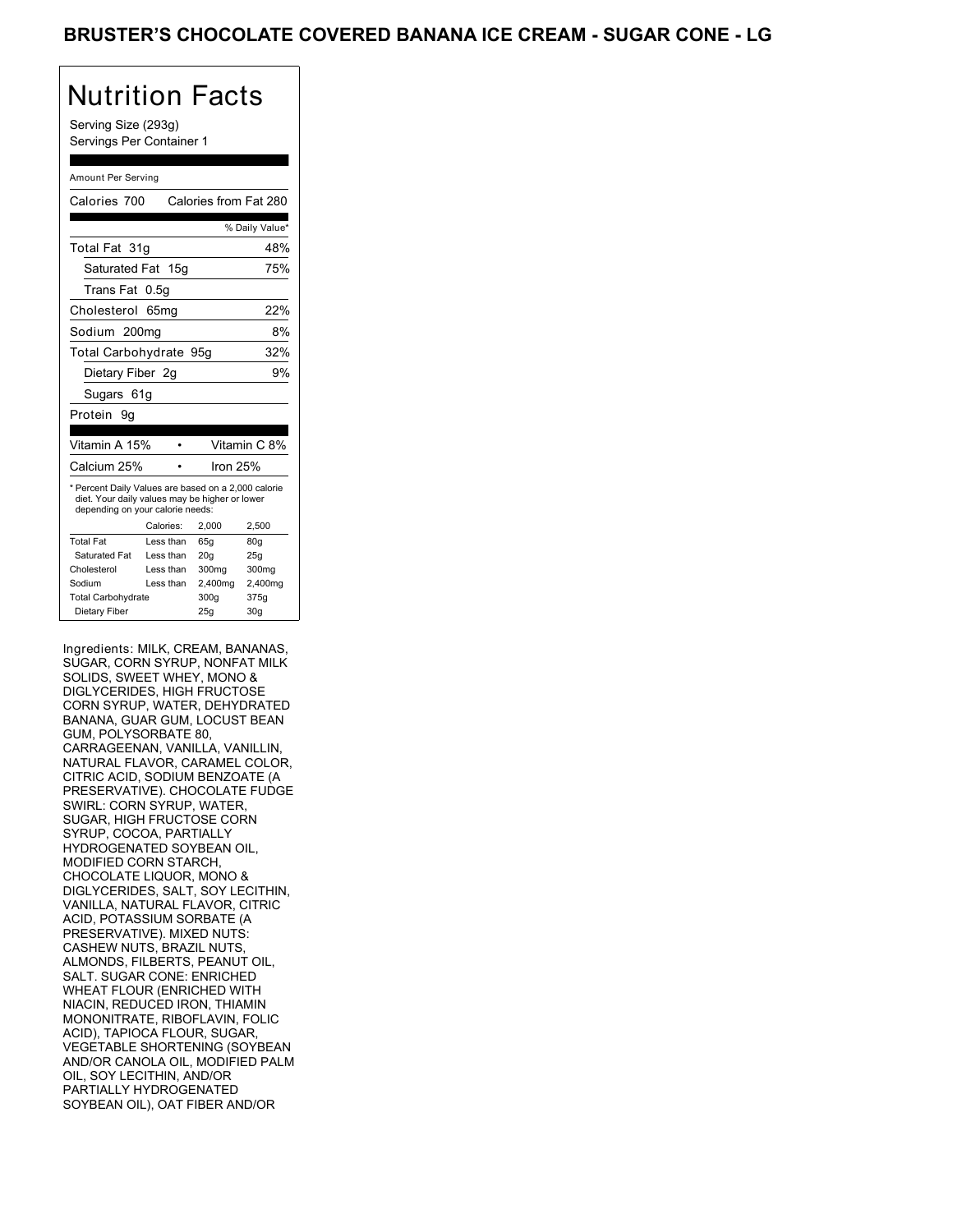Serving Size (146g) Servings Per Container 1

#### Amount Per Serving

| Calories 350                                                                                                                              |           |          | Calories from Fat 140 |
|-------------------------------------------------------------------------------------------------------------------------------------------|-----------|----------|-----------------------|
|                                                                                                                                           |           |          | % Daily Value*        |
| Total Fat<br>16g                                                                                                                          |           |          | 24%                   |
| Saturated Fat 7q                                                                                                                          |           |          | 37%                   |
| Trans Fat                                                                                                                                 | 0g        |          |                       |
| Cholesterol 35mg                                                                                                                          |           |          | 11%                   |
| Sodium 100mg                                                                                                                              |           |          | $4\%$                 |
| Total Carbohydrate 47g                                                                                                                    |           |          | 16%                   |
| Dietary Fiber 1g                                                                                                                          |           |          | 4%                    |
| Sugars 29g                                                                                                                                |           |          |                       |
| Protein 5q                                                                                                                                |           |          |                       |
|                                                                                                                                           |           |          |                       |
| Vitamin A 8%                                                                                                                              |           |          | Vitamin C 4%          |
| Calcium 10%                                                                                                                               |           | Iron 10% |                       |
| * Percent Daily Values are based on a 2,000 calorie<br>diet. Your daily values may be higher or lower<br>depending on your calorie needs: |           |          |                       |
|                                                                                                                                           | Calories: | 2.000    | 2,500                 |
| <b>Total Fat</b>                                                                                                                          | Less than | 65q      | 80q                   |
| Saturated Fat                                                                                                                             | Less than | 20q      | 25q                   |
| Cholesterol                                                                                                                               | Less than | 300mg    | 300mg                 |
| Sodium                                                                                                                                    | Less than | 2,400mg  | 2,400mg               |
| <b>Total Carbohydrate</b>                                                                                                                 |           | 300g     | 375g                  |
| Dietary Fiber                                                                                                                             |           | 25q      | 30q                   |

Ingredients: MILK, CREAM, BANANAS, SUGAR, CORN SYRUP, NONFAT MILK SOLIDS, SWEET WHEY, MONO & DIGLYCERIDES, HIGH FRUCTOSE CORN SYRUP, WATER, DEHYDRATED BANANA, GUAR GUM, LOCUST BEAN GUM, POLYSORBATE 80, CARRAGEENAN, VANILLA, VANILLIN, NATURAL FLAVOR, CARAMEL COLOR, CITRIC ACID, SODIUM BENZOATE (A PRESERVATIVE). CHOCOLATE FUDGE SWIRL: CORN SYRUP, WATER, SUGAR, HIGH FRUCTOSE CORN SYRUP, COCOA, PARTIALLY HYDROGENATED SOYBEAN OIL, MODIFIED CORN STARCH, CHOCOLATE LIQUOR, MONO & DIGLYCERIDES, SALT, SOY LECITHIN, VANILLA, NATURAL FLAVOR, CITRIC ACID, POTASSIUM SORBATE (A PRESERVATIVE). MIXED NUTS: CASHEW NUTS, BRAZIL NUTS, ALMONDS, FILBERTS, PEANUT OIL, SALT. CAKE CONE: ENRICHED WHEAT FLOUR (ENRICHED WITH NIACIN, REDUCED IRON, THIAMIN MONONITRATE, RIBOFLAVIN, FOLIC ACID), TAPIOCA FLOUR, SUGAR, VEGETABLE OIL SHORTENING (SOYBEAN AND/OR CANOLA OIL, MODIFIED PALM OIL, SOY LECITHIN, AND/OR PARTIALLY HYDROGENATED SOYBEAN OIL), LEAVENING (SODIUM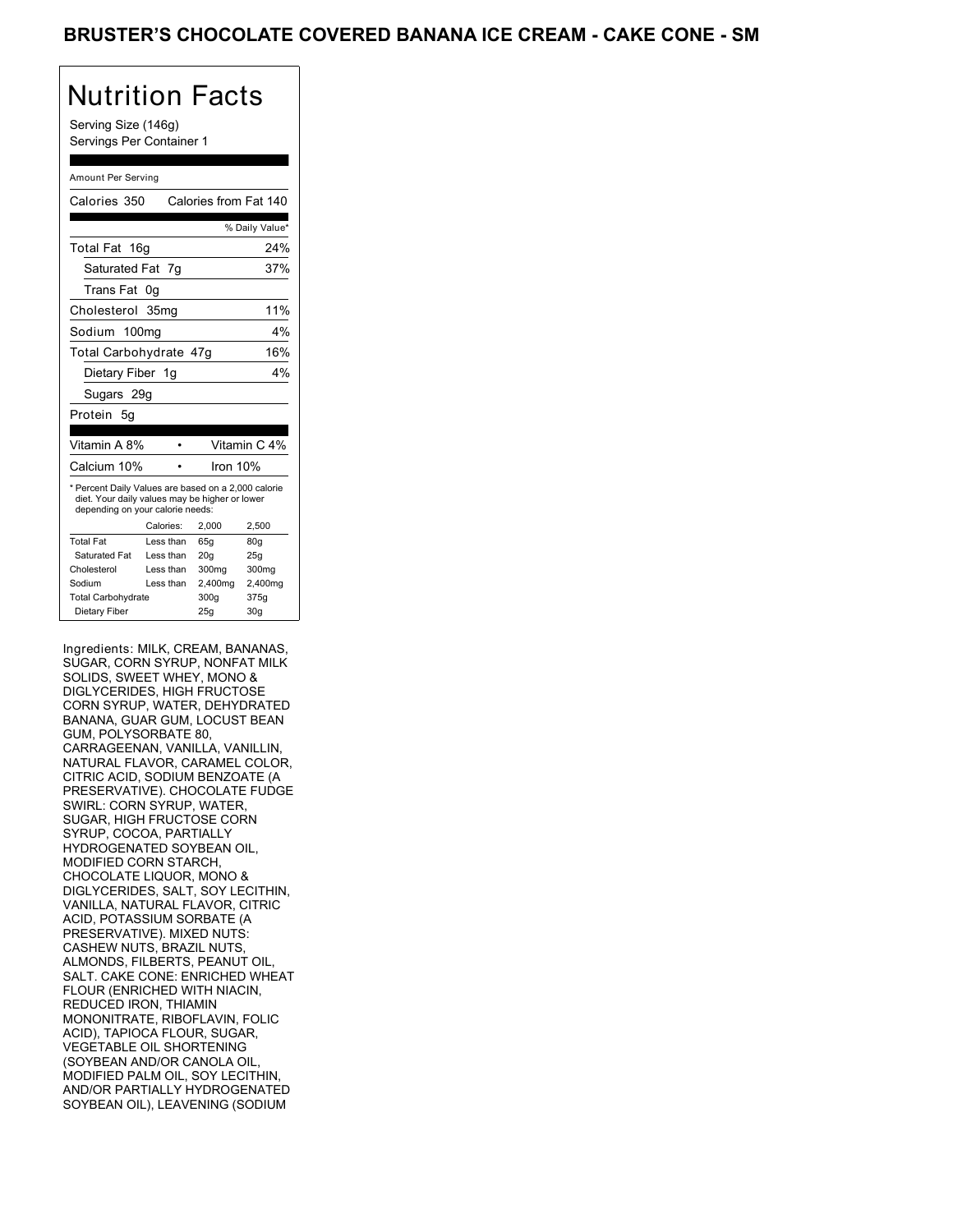Serving Size (216g) Servings Per Container 1

#### Amount Per Serving

| Calories 510                                                                                                                              |           | Calories from Fat 210 |                 |
|-------------------------------------------------------------------------------------------------------------------------------------------|-----------|-----------------------|-----------------|
|                                                                                                                                           |           |                       |                 |
|                                                                                                                                           |           |                       | % Daily Value*  |
| Total Fat 23g                                                                                                                             |           |                       | 36%             |
| Saturated Fat 11g                                                                                                                         |           |                       | 56%             |
| Trans Fat                                                                                                                                 | 0g        |                       |                 |
| Cholesterol 50mg                                                                                                                          |           |                       | 17%             |
| Sodium 150mg                                                                                                                              |           |                       | 6%              |
| Total Carbohydrate 67g                                                                                                                    |           |                       | 22%             |
| Dietary Fiber 2q                                                                                                                          |           |                       | 7%              |
| Sugars 44g                                                                                                                                |           |                       |                 |
| Protein 7q                                                                                                                                |           |                       |                 |
|                                                                                                                                           |           |                       |                 |
| Vitamin A 10%                                                                                                                             |           |                       | Vitamin C 6%    |
| Calcium 15%                                                                                                                               |           | Iron $15%$            |                 |
| * Percent Daily Values are based on a 2,000 calorie<br>diet. Your daily values may be higher or lower<br>depending on your calorie needs: |           |                       |                 |
|                                                                                                                                           | Calories: | 2.000                 | 2.500           |
| <b>Total Fat</b>                                                                                                                          | Less than | 65q                   | 80q             |
| Saturated Fat                                                                                                                             | Less than | 20q                   | 25q             |
| Cholesterol                                                                                                                               | Less than | 300mg                 | 300mg           |
| Sodium                                                                                                                                    | Less than | 2,400mg               | 2,400mg         |
| <b>Total Carbohydrate</b>                                                                                                                 |           | 300g                  | 375g            |
| Dietary Fiber                                                                                                                             |           | 25q                   | 30 <sub>g</sub> |

Ingredients: MILK, CREAM, BANANAS, SUGAR, CORN SYRUP, NONFAT MILK SOLIDS, SWEET WHEY, MONO & DIGLYCERIDES, HIGH FRUCTOSE CORN SYRUP, WATER, DEHYDRATED BANANA, GUAR GUM, LOCUST BEAN GUM, POLYSORBATE 80, CARRAGEENAN, VANILLA, VANILLIN, NATURAL FLAVOR, CARAMEL COLOR, CITRIC ACID, SODIUM BENZOATE (A PRESERVATIVE). CHOCOLATE FUDGE SWIRL: CORN SYRUP, WATER, SUGAR, HIGH FRUCTOSE CORN SYRUP, COCOA, PARTIALLY HYDROGENATED SOYBEAN OIL, MODIFIED CORN STARCH, CHOCOLATE LIQUOR, MONO & DIGLYCERIDES, SALT, SOY LECITHIN, VANILLA, NATURAL FLAVOR, CITRIC ACID, POTASSIUM SORBATE (A PRESERVATIVE). MIXED NUTS: CASHEW NUTS, BRAZIL NUTS, ALMONDS, FILBERTS, PEANUT OIL, SALT. CAKE CONE: ENRICHED WHEAT FLOUR (ENRICHED WITH NIACIN, REDUCED IRON, THIAMIN MONONITRATE, RIBOFLAVIN, FOLIC ACID), TAPIOCA FLOUR, SUGAR, VEGETABLE OIL SHORTENING (SOYBEAN AND/OR CANOLA OIL, MODIFIED PALM OIL, SOY LECITHIN, AND/OR PARTIALLY HYDROGENATED SOYBEAN OIL), LEAVENING (SODIUM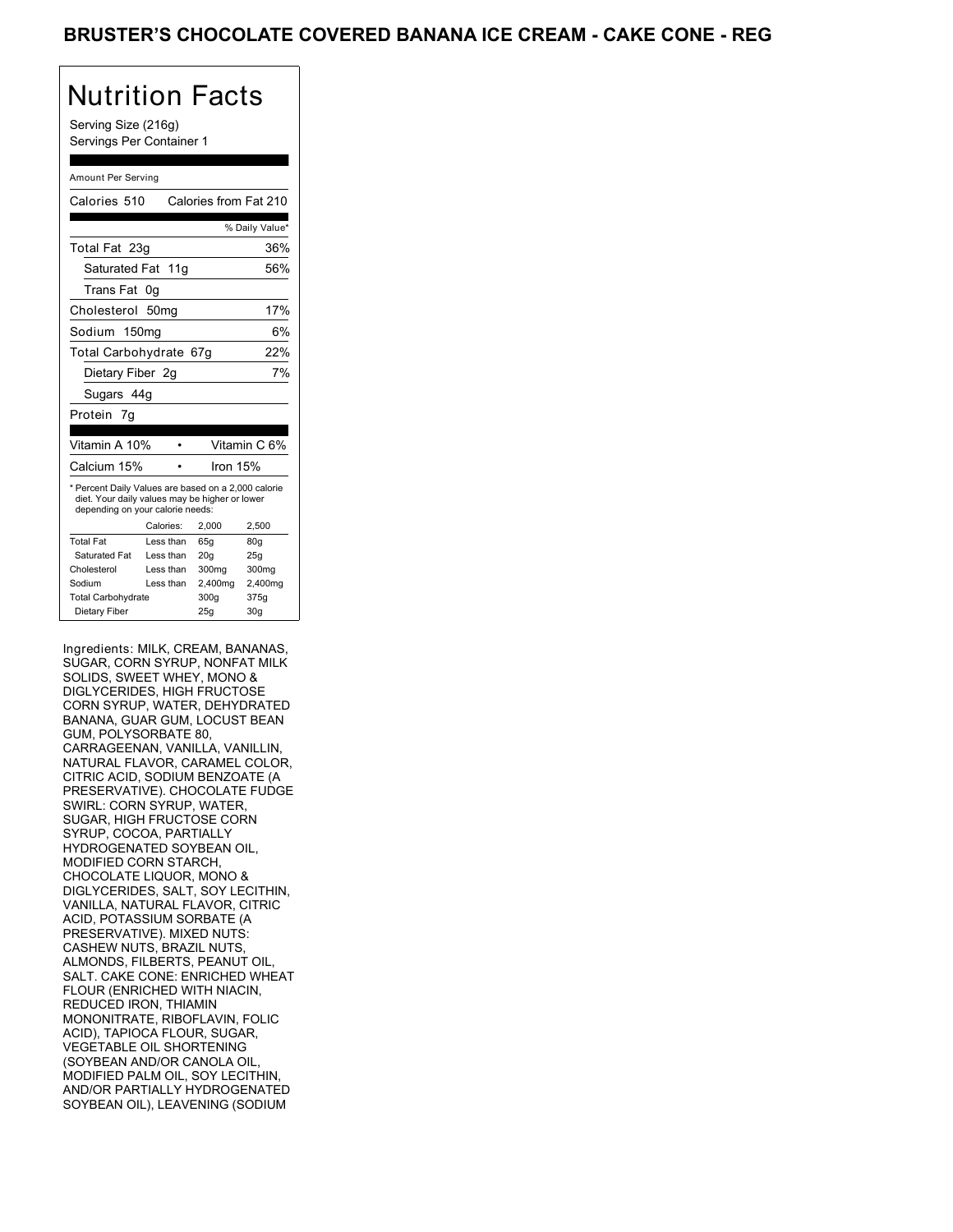Serving Size (286g) Servings Per Container 1

#### Amount Per Serving

| Calories 670                                                                                                                              |           | Calories from Fat 280 |                 |  |
|-------------------------------------------------------------------------------------------------------------------------------------------|-----------|-----------------------|-----------------|--|
|                                                                                                                                           |           |                       | % Daily Value*  |  |
| Total Fat 31q                                                                                                                             |           |                       | 48%             |  |
| Saturated Fat 15g                                                                                                                         |           |                       | 75%             |  |
| Trans Fat                                                                                                                                 | 0.5q      |                       |                 |  |
| Cholesterol 65mg                                                                                                                          |           |                       | 22%             |  |
| Sodium 190mg                                                                                                                              |           |                       | 8%              |  |
| Total Carbohydrate 88g                                                                                                                    |           |                       | 29%             |  |
| Dietary Fiber 2g                                                                                                                          |           |                       | 9%              |  |
| Sugars 58g                                                                                                                                |           |                       |                 |  |
| Protein 9q                                                                                                                                |           |                       |                 |  |
|                                                                                                                                           |           |                       |                 |  |
| Vitamin A 15%                                                                                                                             |           |                       | Vitamin C 8%    |  |
| Calcium 20%                                                                                                                               |           | Iron $25%$            |                 |  |
| * Percent Daily Values are based on a 2,000 calorie<br>diet. Your daily values may be higher or lower<br>depending on your calorie needs: |           |                       |                 |  |
|                                                                                                                                           | Calories: | 2,000                 | 2,500           |  |
| <b>Total Fat</b>                                                                                                                          | Less than | 65q                   | 80q             |  |
| Saturated Fat                                                                                                                             | Less than | 20 <sub>g</sub>       | 25g             |  |
| Cholesterol                                                                                                                               | Less than | 300mg                 | 300mg           |  |
| Sodium                                                                                                                                    | Less than | 2,400mg               | 2,400mg         |  |
| <b>Total Carbohydrate</b>                                                                                                                 |           | 300q                  | 375g            |  |
| Dietary Fiber                                                                                                                             |           | 25q                   | 30 <sub>g</sub> |  |

Ingredients: MILK, CREAM, BANANAS, SUGAR, CORN SYRUP, NONFAT MILK SOLIDS, SWEET WHEY, MONO & DIGLYCERIDES, HIGH FRUCTOSE CORN SYRUP, WATER, DEHYDRATED BANANA, GUAR GUM, LOCUST BEAN GUM, POLYSORBATE 80, CARRAGEENAN, VANILLA, VANILLIN, NATURAL FLAVOR, CARAMEL COLOR, CITRIC ACID, SODIUM BENZOATE (A PRESERVATIVE). CHOCOLATE FUDGE SWIRL: CORN SYRUP, WATER, SUGAR, HIGH FRUCTOSE CORN SYRUP, COCOA, PARTIALLY HYDROGENATED SOYBEAN OIL, MODIFIED CORN STARCH, CHOCOLATE LIQUOR, MONO & DIGLYCERIDES, SALT, SOY LECITHIN, VANILLA, NATURAL FLAVOR, CITRIC ACID, POTASSIUM SORBATE (A PRESERVATIVE). MIXED NUTS: CASHEW NUTS, BRAZIL NUTS, ALMONDS, FILBERTS, PEANUT OIL, SALT. CAKE CONE: ENRICHED WHEAT FLOUR (ENRICHED WITH NIACIN, REDUCED IRON, THIAMIN MONONITRATE, RIBOFLAVIN, FOLIC ACID), TAPIOCA FLOUR, SUGAR, VEGETABLE OIL SHORTENING (SOYBEAN AND/OR CANOLA OIL, MODIFIED PALM OIL, SOY LECITHIN, AND/OR PARTIALLY HYDROGENATED SOYBEAN OIL), LEAVENING (SODIUM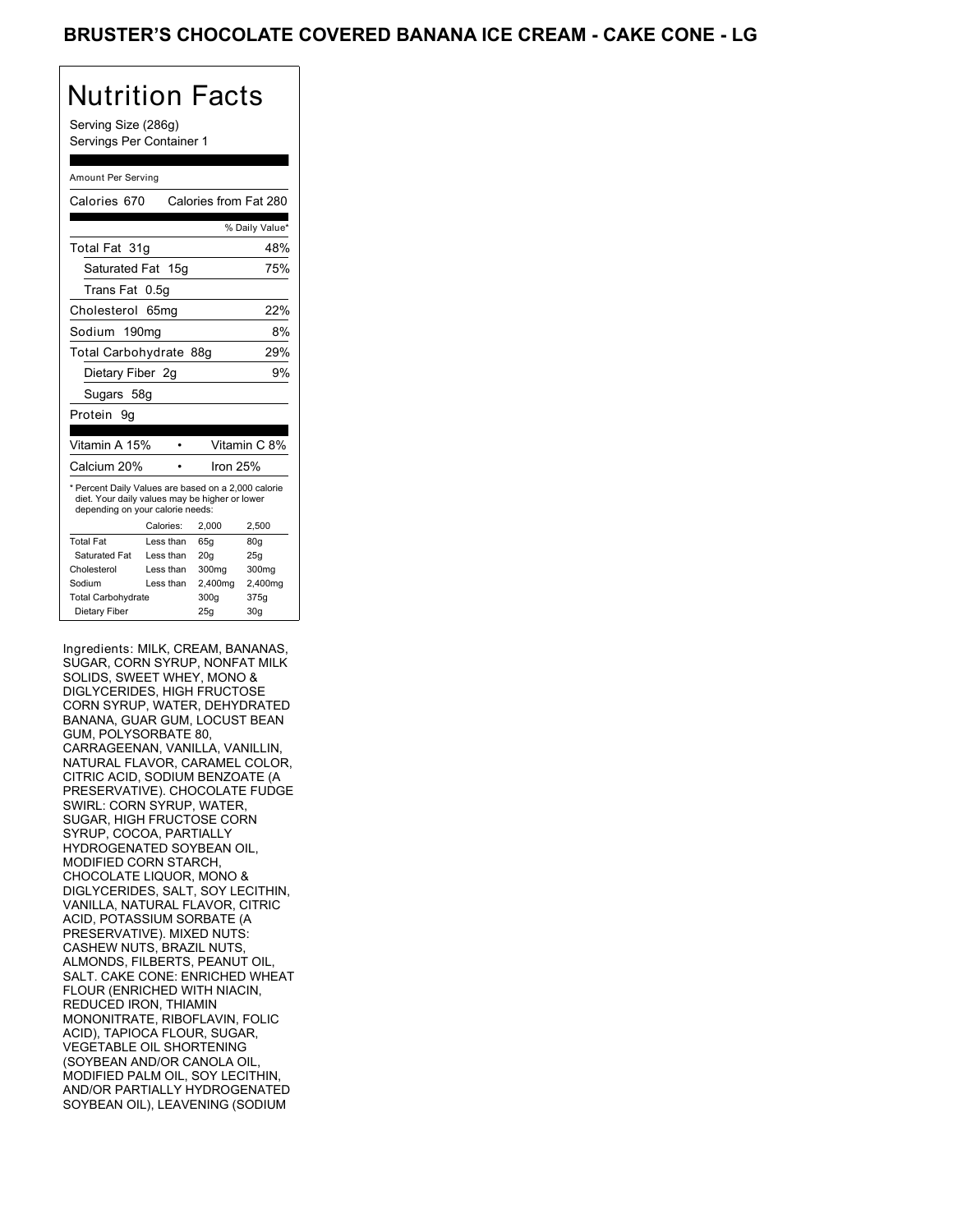Serving Size (170g) Servings Per Container 1

#### Amount Per Serving

| Calories 450                                                                                                                              |           | Calories from Fat 170 |                 |
|-------------------------------------------------------------------------------------------------------------------------------------------|-----------|-----------------------|-----------------|
|                                                                                                                                           |           |                       | % Daily Value*  |
| Total Fat<br>19a                                                                                                                          |           |                       | 29%             |
| Saturated Fat 8q                                                                                                                          |           |                       | 41%             |
| Trans Fat                                                                                                                                 | 0g        |                       |                 |
| Cholesterol 40mg                                                                                                                          |           |                       | 14%             |
| Sodium 90mq                                                                                                                               |           |                       | 4%              |
| Total Carbohydrate 64g                                                                                                                    |           |                       | 21%             |
| Dietary Fiber 1g                                                                                                                          |           |                       | 4%              |
| Sugars 39g                                                                                                                                |           |                       |                 |
| Protein<br>6g                                                                                                                             |           |                       |                 |
|                                                                                                                                           |           |                       |                 |
| Vitamin A 8%                                                                                                                              |           |                       | Vitamin C 4%    |
| Calcium 10%                                                                                                                               |           | Iron $15%$            |                 |
| * Percent Daily Values are based on a 2,000 calorie<br>diet. Your daily values may be higher or lower<br>depending on your calorie needs: |           |                       |                 |
|                                                                                                                                           | Calories: | 2.000                 | 2,500           |
| <b>Total Fat</b>                                                                                                                          | Less than | 65q                   | 80q             |
| Saturated Fat                                                                                                                             | Less than | 20q                   | 25q             |
| Cholesterol                                                                                                                               | Less than | 300mg                 | 300mg           |
| Sodium                                                                                                                                    | Less than | 2,400mg               | 2,400mg         |
| <b>Total Carbohydrate</b>                                                                                                                 |           | 300g                  | 375g            |
| Dietary Fiber                                                                                                                             |           | 25q                   | 30 <sub>g</sub> |

Ingredients: MILK, CREAM, BANANAS, SUGAR, CORN SYRUP, NONFAT MILK SOLIDS, SWEET WHEY, MONO & DIGLYCERIDES, HIGH FRUCTOSE CORN SYRUP, WATER, DEHYDRATED BANANA, GUAR GUM, LOCUST BEAN GUM, POLYSORBATE 80, CARRAGEENAN, VANILLA, VANILLIN, NATURAL FLAVOR, CARAMEL COLOR, CITRIC ACID, SODIUM BENZOATE (A PRESERVATIVE). CHOCOLATE FUDGE SWIRL: CORN SYRUP, WATER, SUGAR, HIGH FRUCTOSE CORN SYRUP, COCOA, PARTIALLY HYDROGENATED SOYBEAN OIL, MODIFIED CORN STARCH, CHOCOLATE LIQUOR, MONO & DIGLYCERIDES, SALT, SOY LECITHIN, VANILLA, NATURAL FLAVOR, CITRIC ACID, POTASSIUM SORBATE (A PRESERVATIVE). MIXED NUTS: CASHEW NUTS, BRAZIL NUTS, ALMONDS, FILBERTS, PEANUT OIL, SALT. WAFFLE CONE: ENRICHED BLEACHED WHEAT FLOUR (ENRICHED WITH NIACIN, REDUCED IRON, THIAMIN MONONITRATE, RIBOFLAVIN, FOLIC ACID), SUGAR, VEGETABLE SHORTENING (PARTIALLY HYDROGENATED SOYBEAN AND COTTONSEED OILS), WHOLE EGG, ARTIFICIAL FLAVOR (INCLUDING MALTODEXTRIN,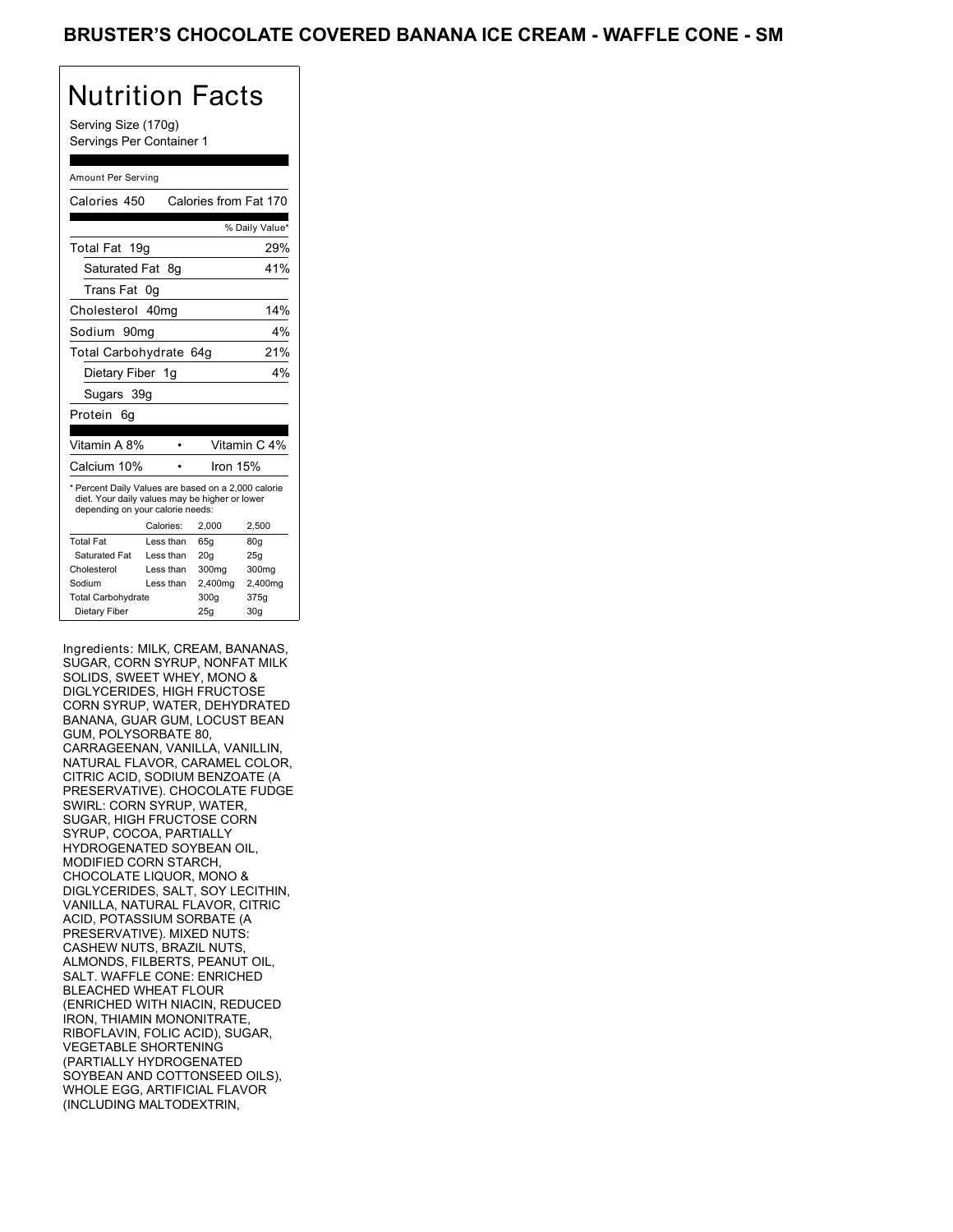Serving Size (240g) Servings Per Container 1

#### Amount Per Serving

| Calories 610                                                                                                                              |           | Calories from Fat 240 |                 |
|-------------------------------------------------------------------------------------------------------------------------------------------|-----------|-----------------------|-----------------|
|                                                                                                                                           |           |                       | % Daily Value*  |
| Total Fat 26q                                                                                                                             |           |                       | 41%             |
| Saturated Fat 12g                                                                                                                         |           |                       | 60%             |
| Trans Fat                                                                                                                                 | 0g        |                       |                 |
| Cholesterol 60mg                                                                                                                          |           |                       | 19%             |
| Sodium 140mg                                                                                                                              |           |                       | 6%              |
| Total Carbohydrate 85g                                                                                                                    |           |                       | 28%             |
| Dietary Fiber 2q                                                                                                                          |           |                       | 7%              |
| Sugars 54g                                                                                                                                |           |                       |                 |
| Protein<br>8q                                                                                                                             |           |                       |                 |
|                                                                                                                                           |           |                       |                 |
| Vitamin A 10%                                                                                                                             |           |                       | Vitamin C 6%    |
| Calcium 15%                                                                                                                               |           | Iron $20%$            |                 |
| * Percent Daily Values are based on a 2,000 calorie<br>diet. Your daily values may be higher or lower<br>depending on your calorie needs: |           |                       |                 |
|                                                                                                                                           | Calories: | 2.000                 | 2.500           |
| <b>Total Fat</b>                                                                                                                          | Less than | 65q                   | 80q             |
| <b>Saturated Fat</b>                                                                                                                      | Less than | 20q                   | 25q             |
| Cholesterol                                                                                                                               | Less than | 300 <sub>mq</sub>     | 300mg           |
| Sodium                                                                                                                                    | Less than | 2,400mg               | 2,400mg         |
| <b>Total Carbohydrate</b>                                                                                                                 |           | 300g                  | 375g            |
| Dietary Fiber                                                                                                                             |           | 25q                   | 30 <sub>g</sub> |

Ingredients: MILK, CREAM, BANANAS, SUGAR, CORN SYRUP, NONFAT MILK SOLIDS, SWEET WHEY, MONO & DIGLYCERIDES, HIGH FRUCTOSE CORN SYRUP, WATER, DEHYDRATED BANANA, GUAR GUM, LOCUST BEAN GUM, POLYSORBATE 80, CARRAGEENAN, VANILLA, VANILLIN, NATURAL FLAVOR, CARAMEL COLOR, CITRIC ACID, SODIUM BENZOATE (A PRESERVATIVE). CHOCOLATE FUDGE SWIRL: CORN SYRUP, WATER, SUGAR, HIGH FRUCTOSE CORN SYRUP, COCOA, PARTIALLY HYDROGENATED SOYBEAN OIL, MODIFIED CORN STARCH, CHOCOLATE LIQUOR, MONO & DIGLYCERIDES, SALT, SOY LECITHIN, VANILLA, NATURAL FLAVOR, CITRIC ACID, POTASSIUM SORBATE (A PRESERVATIVE). MIXED NUTS: CASHEW NUTS, BRAZIL NUTS, ALMONDS, FILBERTS, PEANUT OIL, SALT. WAFFLE CONE: ENRICHED BLEACHED WHEAT FLOUR (ENRICHED WITH NIACIN, REDUCED IRON, THIAMIN MONONITRATE, RIBOFLAVIN, FOLIC ACID), SUGAR, VEGETABLE SHORTENING (PARTIALLY HYDROGENATED SOYBEAN AND COTTONSEED OILS), WHOLE EGG, ARTIFICIAL FLAVOR (INCLUDING MALTODEXTRIN,